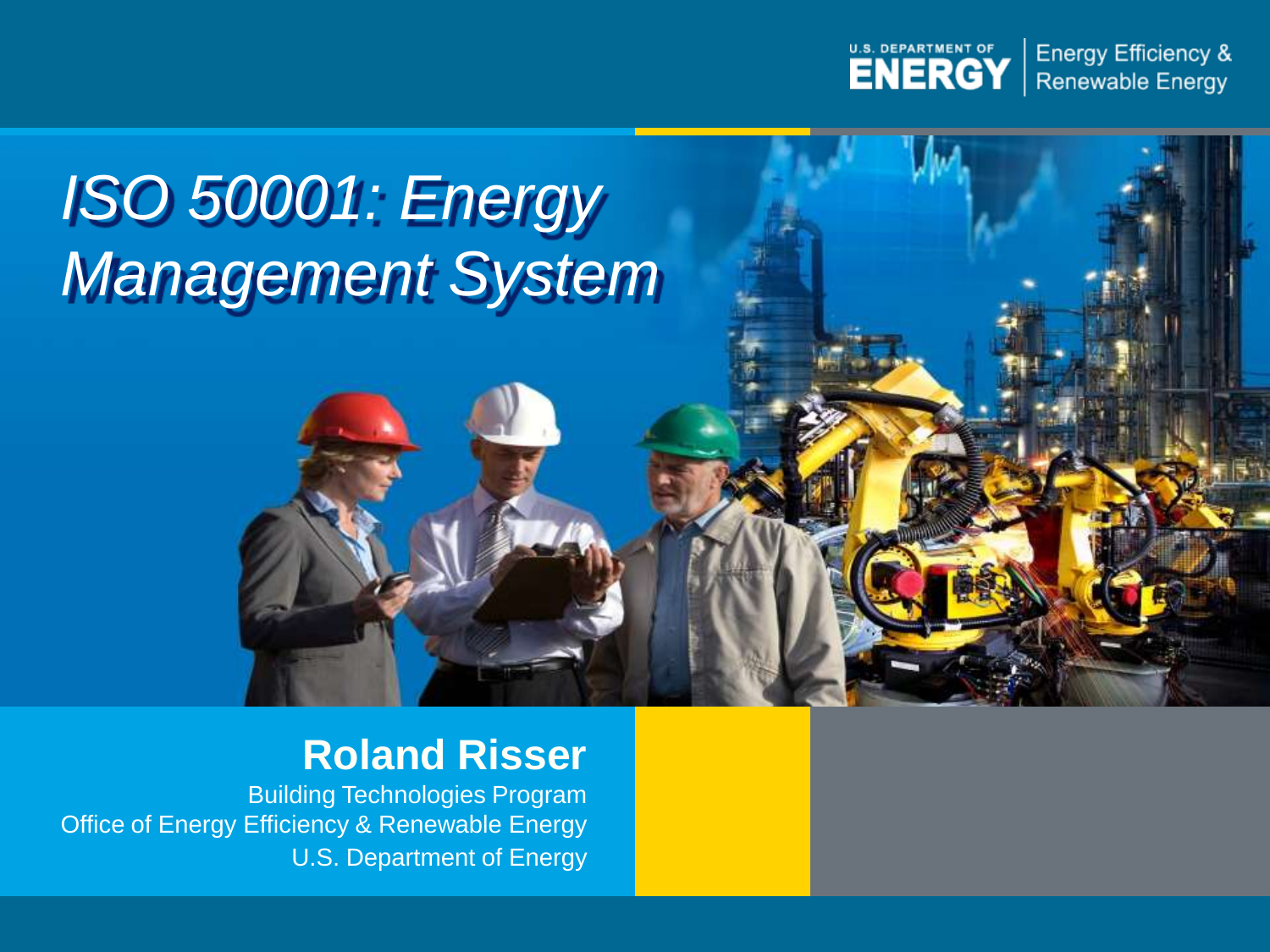### **Introduction**

U.S. DEPARTMENT OF **Energy Efficiency & Renewable Energy** 

### **Energy Use Must Be Managed**

- Users cannot control prices, politics, or the global economy, but they can manage how they use energy.
- A management process is needed to help users proactively assess, measure, and manage energy usage.
- ISO 50001 standard offers a promising mechanism to help users manage energy.
	- − Modeled after the Plan-Do-Check-Act framework.
	- − Helps organizations in multiple sectors implement an energy management system for continuous improvement.

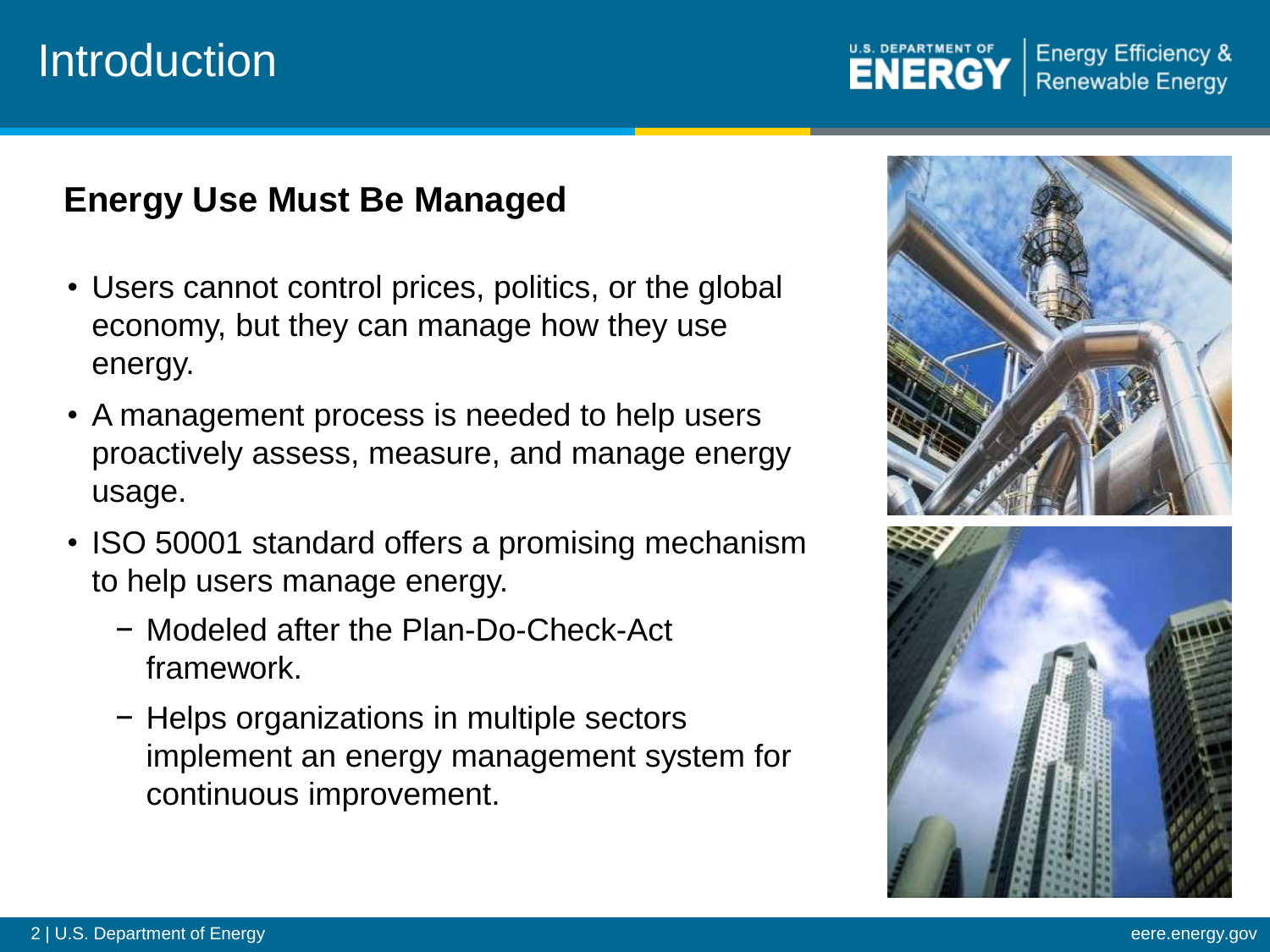U.S. DEPARTMENT OF

#### **U.S. Energy Consumption, Primary Energy Use by Sector**



*Note: 2005 is the most recent year for which all data are available. Sources: EIA, Annual Energy Review Table 2.1. 2009 DOE/EERE, Buildings Energy Data Book. 2009*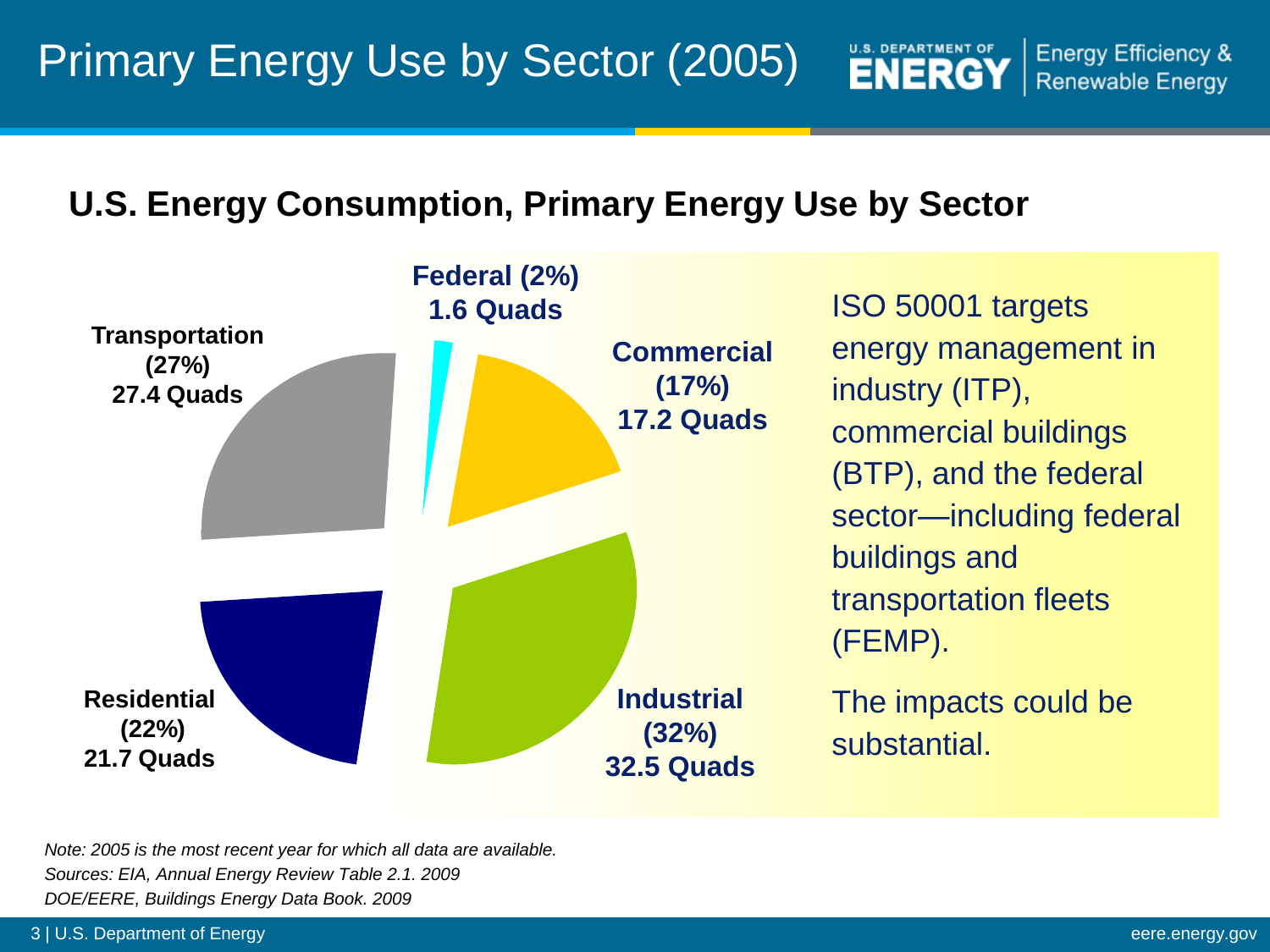#### 4 | U.S. Department of Energy eere.energy.gov

### Why an Energy Management System?

### **An energy management system offers a solution.**

- Changing how energy is managed is the most common way to achieve energy efficiency (rather than installing new technologies).
- The Plan-Do-Check-Act model of management systems has been successful for quality, health and safety, and environment.
- An energy management system provides a method that integrates energy issues into existing management systems for continual improvement.
- Applicable to industrial, commercial, institutional, and transportation sectors.

### **Benefits of an ISO Standard:**

- Can be made compatible with other ISO management system standards (e.g., ISO 9001, ISO 14001).
- Multi-national companies can use one system in all of their facilities.





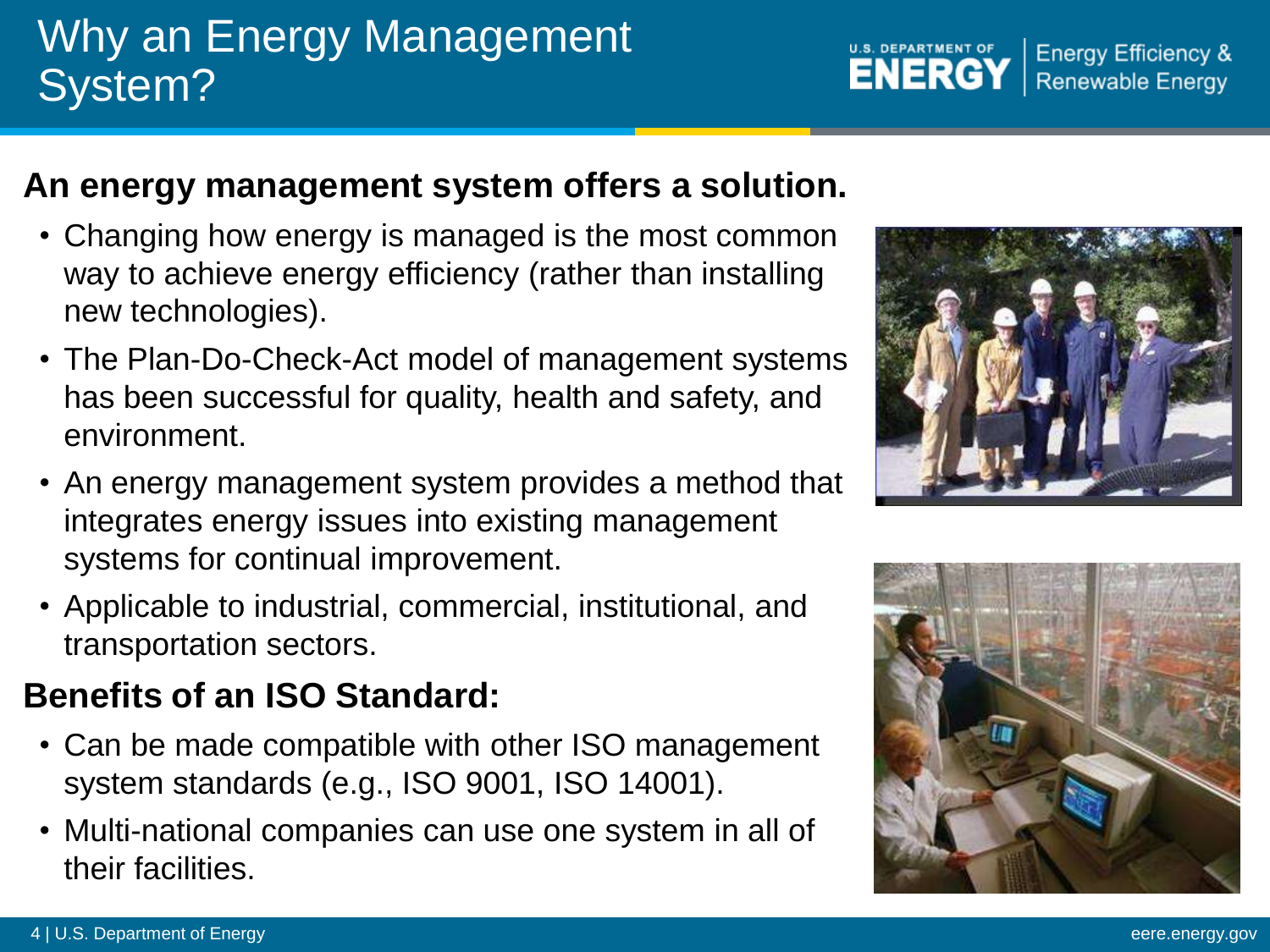### Increased International Focus on Energy Efficiency

- China initiated a plan to reduce energy use by 20% per unit of GDP over 2005 levels by 2010. The focus is on the top 1,000 industrial enterprises.
- G-8 meetings now include energy efficiency as a major topic.
- The International Energy Agency recognizes energy efficiency as a primary source of shortterm GHG emission reductions.
- The U.N. Industrial Development Organization (UNIDO) is promoting systems energy efficiency and energy management standards for both developed and developing nations.



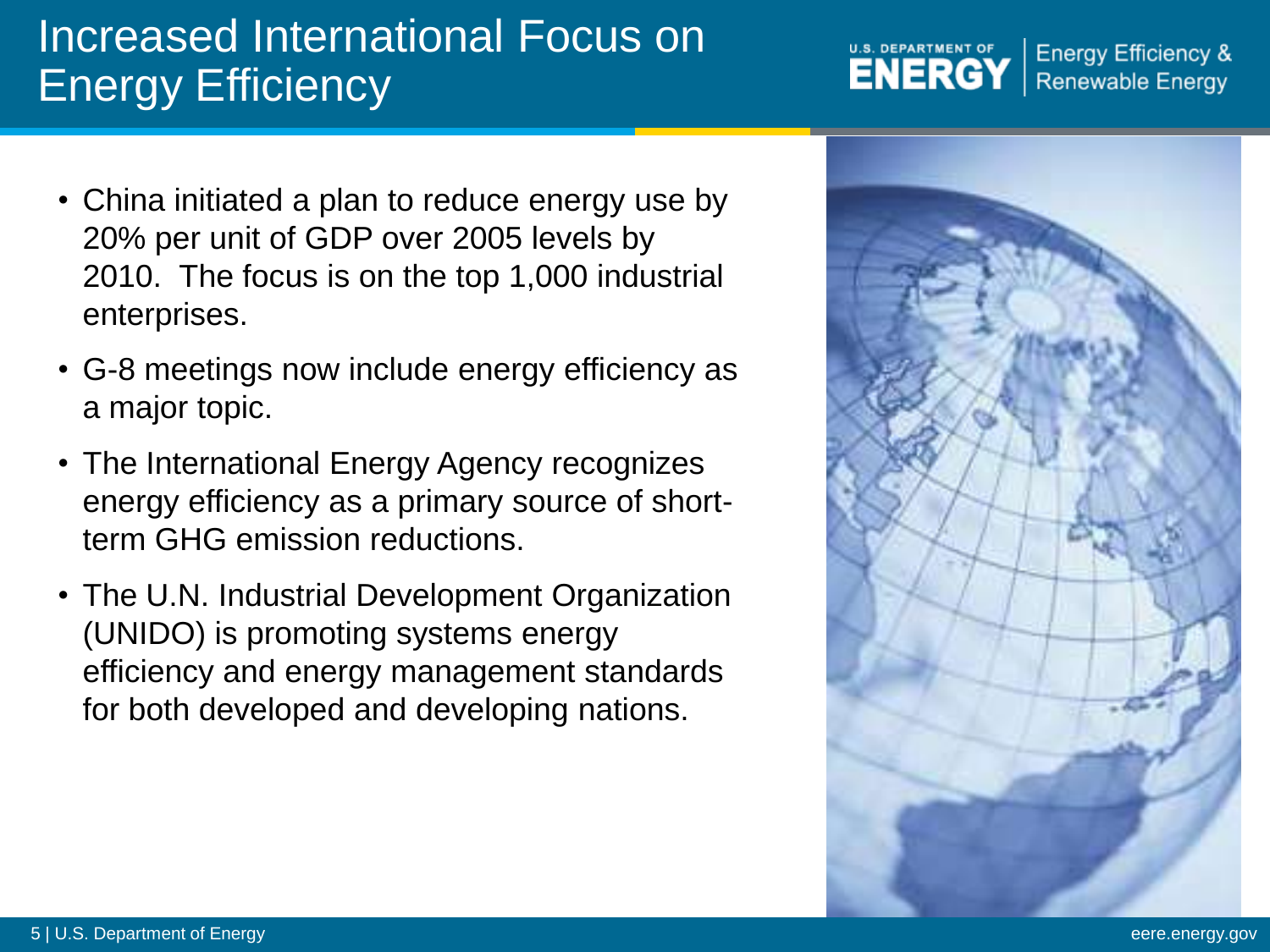## ISO Energy Management Standard

**Energy Efficiency & Renewable Energy** 

### **ISO 50001 energy management standard will establish a framework for industrial plants, commercial facilities, and organizations to manage energy.**

#### **Potential impacts:**

- Targets the large energy-saving potential in managing energy more effectively (10 to 30%, and greater).
- Could influence up to 60% of the world's energy use across many economic sectors.

#### **Uptake of ISO 50001 will be driven by companies seeking an internationally recognized response to:**

- Reduce energy costs
- Sustainability manufacturing
- Demand created along the manufacturing supply chain
- National carbon programs
- International climate agreements



**U.S. DEPARTMENT OF** 

**ENERGY** 

International Organization for Standardization

#### **Status of ISO 50001**:

- Under development by ISO Project Committee 242; 49 countries participating
- Draft International Standard released April 2010
- Ready for publication by mid-2011.

#### Applications in industry, commercial buildings, and transportation fleets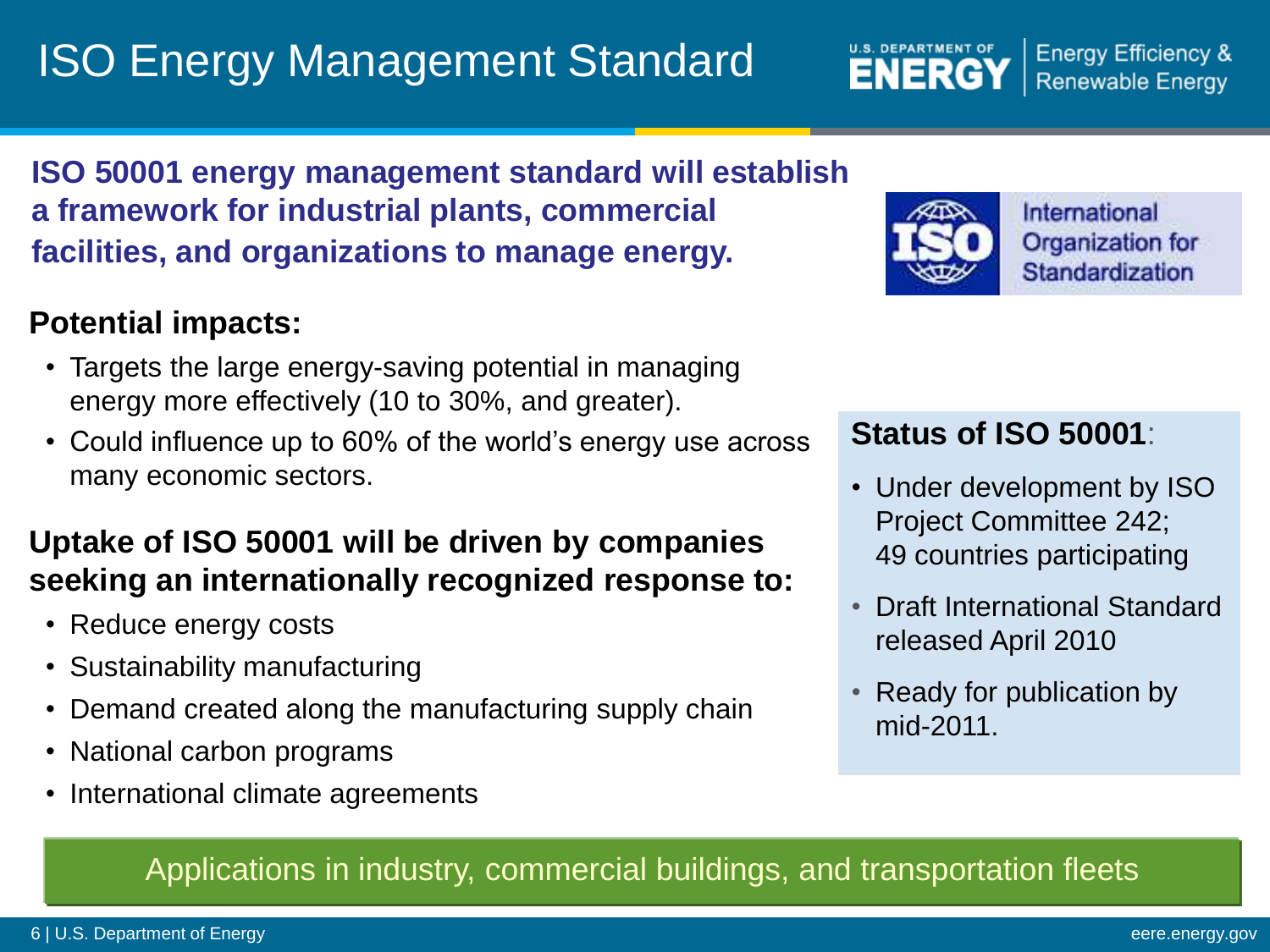## Scope of ISO 50001

- Requires an organization to establish, implement, maintain, and improve an energy management system, enabling **systematic** achievement of **continual improvement in energy performance**, energy efficiency, and energy conservation.
- Imposes requirements on energy supply and consumption:
	- − Measurement
	- − Documentation and reporting
	- − Design and procurement practices for energy-using equipment and systems
	- − Processes and personnel
- Applies to all factors that can be monitored and influenced by the organization to affect energy use.
- **Does not prescribe specific performance criteria** with respect to energy.
- Designed to be used independently, yet can be aligned or integrated with other management systems (e.g., ISO 9001 and 14001). Applicable to all organizations.



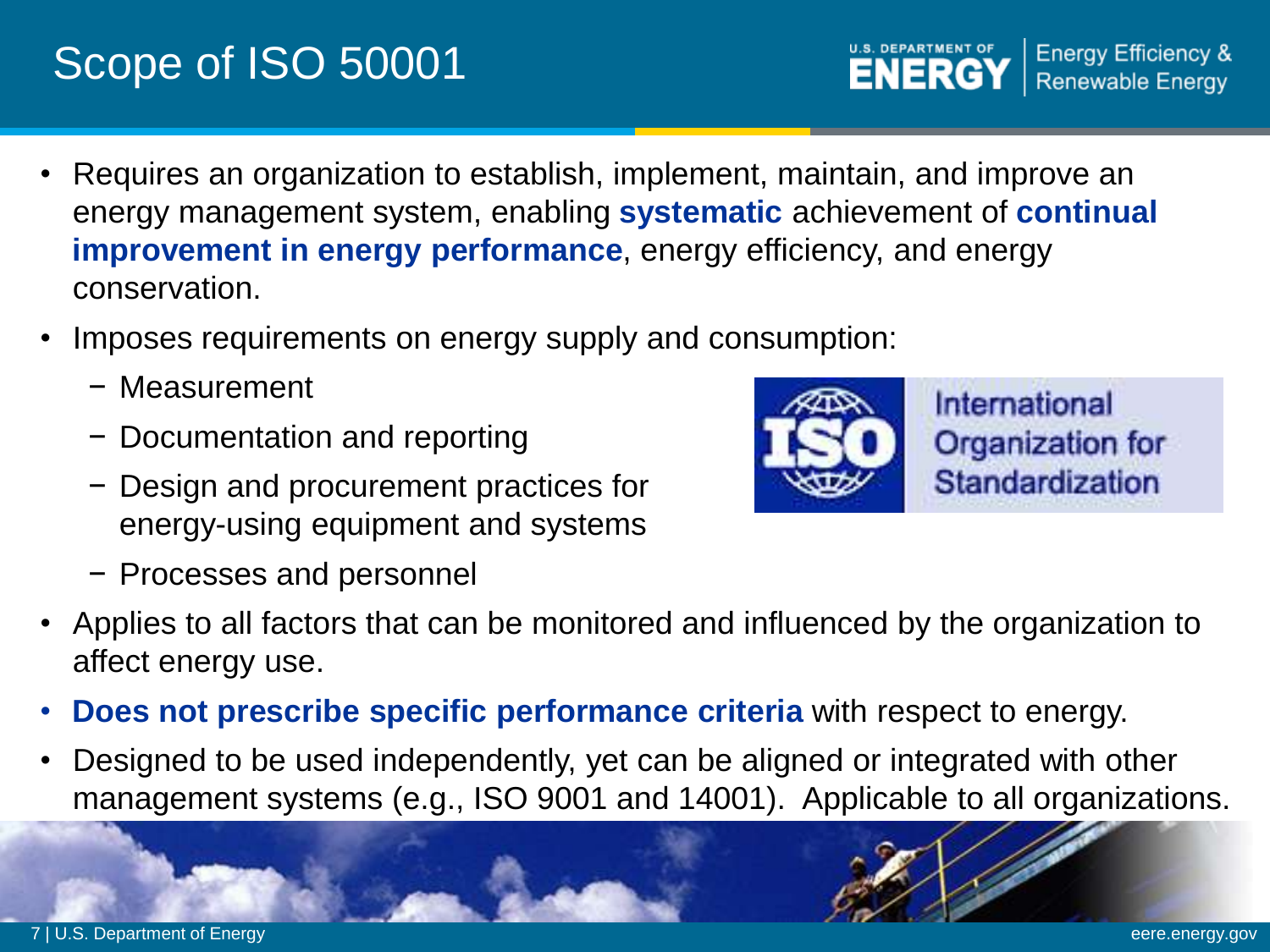- In March 2007, UNIDO hosted the first meeting proposing the concept of an energy management standard. UNIDO sent a request to ISO on behalf of the participants. The ISO Secretariat accepted the request.
- UNIDO initiated a program to foster coordination among various nations to develop an international standard. UNIDO hosted a preparatory meeting in Beijing in April 2008.
- PC 242 was created to guide the development of ISO 50001.
	- − 49 participating nations worldwide
	- − Four-nation leadership: U.S., China, Brazil, U.K. UNIDO has liaison status.

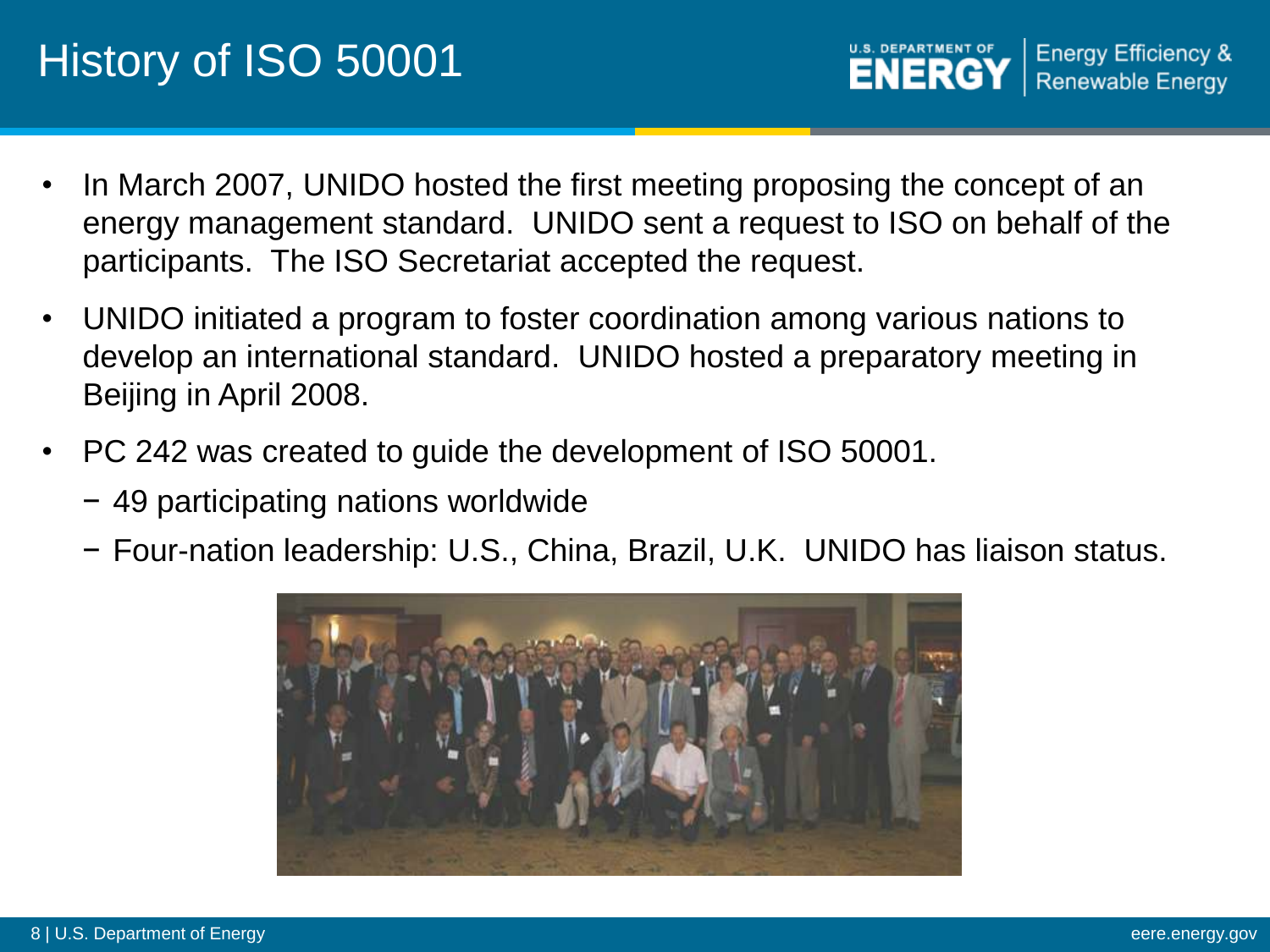### Business Benefits of Implementing an Energy Management System

### **Organizations implementing an energy management system can achieve the following:**

- Establish a baseline of energy use
- Actively manage energy use and costs
- Reduce emissions without negative effect on operations
- Continual improvement in energy intensity
- Document savings for internal and potentially external use (e.g., emissions credits)



U.S. DEPARTMENT OF

**Energy Efficiency & Renewable Energy**